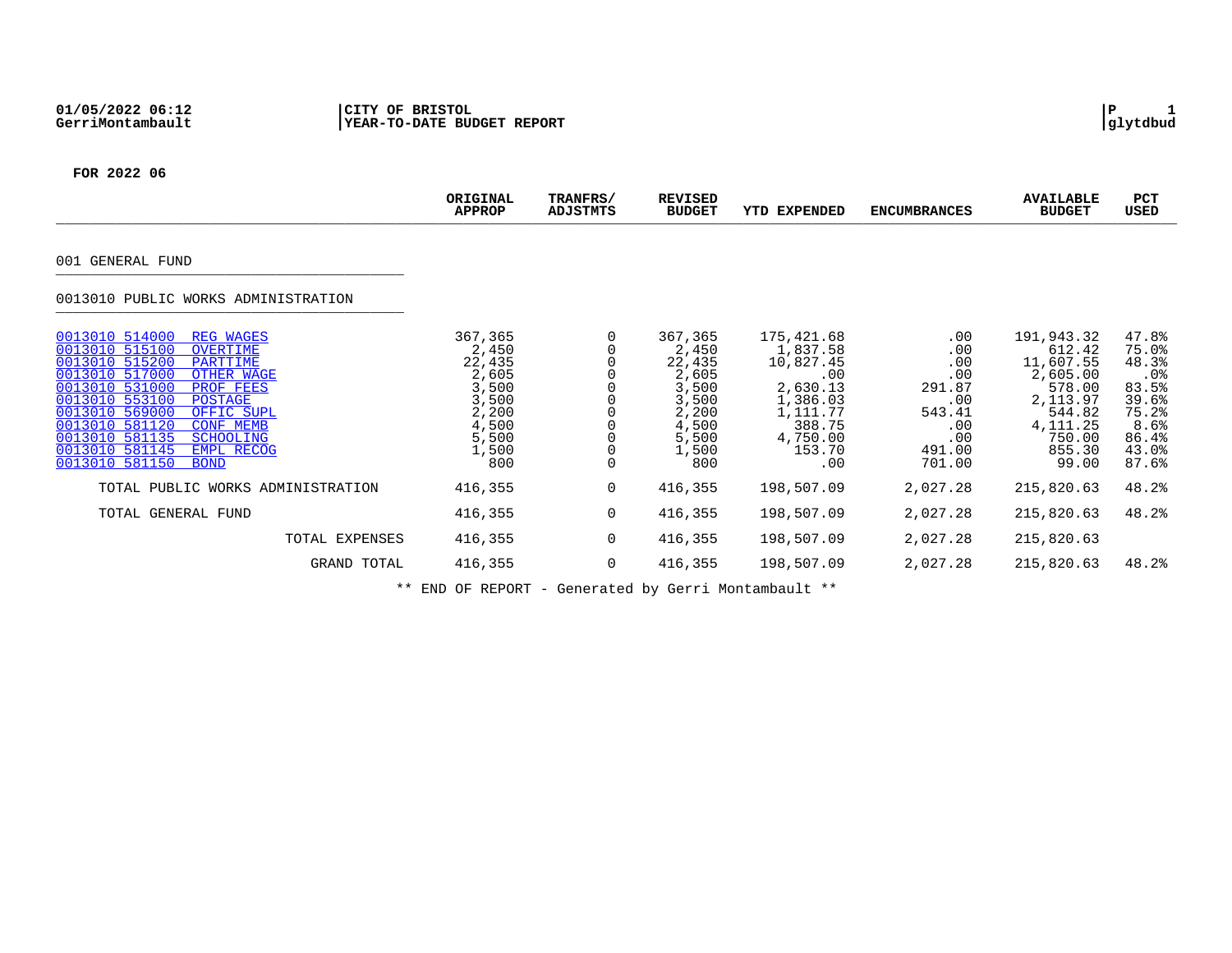|                                                                                                                                                                                                                                       | ORIGINAL<br><b>APPROP</b>                                    | TRANFRS/<br>ADJSTMTS                      | <b>REVISED</b><br><b>BUDGET</b>                               | <b>EXPENDED</b><br>YTD                                                 | <b>ENCUMBRANCES</b>                                           | <b>AVAILABLE</b><br><b>BUDGET</b>                                          | PCT<br>USED                                                   |
|---------------------------------------------------------------------------------------------------------------------------------------------------------------------------------------------------------------------------------------|--------------------------------------------------------------|-------------------------------------------|---------------------------------------------------------------|------------------------------------------------------------------------|---------------------------------------------------------------|----------------------------------------------------------------------------|---------------------------------------------------------------|
| 001 GENERAL FUND                                                                                                                                                                                                                      |                                                              |                                           |                                                               |                                                                        |                                                               |                                                                            |                                                               |
| 0013011 ENGINEERING                                                                                                                                                                                                                   |                                                              |                                           |                                                               |                                                                        |                                                               |                                                                            |                                                               |
| 0013011 514000<br><b>REG WAGES</b><br>0013011 515100<br>OVERTIME<br>0013011 531000<br>PROF FEES<br>0013011 543000<br>REP & MAIN<br>0013011 555000<br>PRINT/BIND<br>0013011 561800<br>PROG SUPPL<br>0013011 581120<br><b>CONF MEMB</b> | 845,650<br>6,000<br>50,000<br>1,500<br>300<br>6,700<br>1,500 | $-5,000$<br>5,000<br>14,630<br>1,200<br>0 | 840,650<br>11,000<br>64,630<br>1,500<br>300<br>7,900<br>1,500 | 397, 122.51<br>7,815.63<br>24,981.65<br>.00<br>.00<br>560.18<br>165.00 | .00<br>.00<br>24,969.29<br>1,500.00<br>.00<br>6,360.16<br>.00 | 443,527.49<br>3,184.37<br>14,679.06<br>.00<br>300.00<br>979.66<br>1,335.00 | 47.2%<br>71.1%<br>77.3%<br>100.0%<br>$.0\%$<br>87.6%<br>11.0% |
| TOTAL ENGINEERING                                                                                                                                                                                                                     | 911,650                                                      | 15,830                                    | 927,480                                                       | 430,644.97                                                             | 32,829.45                                                     | 464,005.58                                                                 | 50.0%                                                         |
| TOTAL GENERAL FUND                                                                                                                                                                                                                    | 911,650                                                      | 15,830                                    | 927,480                                                       | 430,644.97                                                             | 32,829.45                                                     | 464,005.58                                                                 | $50.0$ $^{\circ}$                                             |
| TOTAL EXPENSES                                                                                                                                                                                                                        | 911,650                                                      | 15,830                                    | 927,480                                                       | 430,644.97                                                             | 32,829.45                                                     | 464,005.58                                                                 |                                                               |
| GRAND TOTAL                                                                                                                                                                                                                           | 911,650                                                      | 15,830                                    | 927,480                                                       | 430,644.97                                                             | 32,829.45                                                     | 464,005.58                                                                 | $50.0$ $^{\circ}$                                             |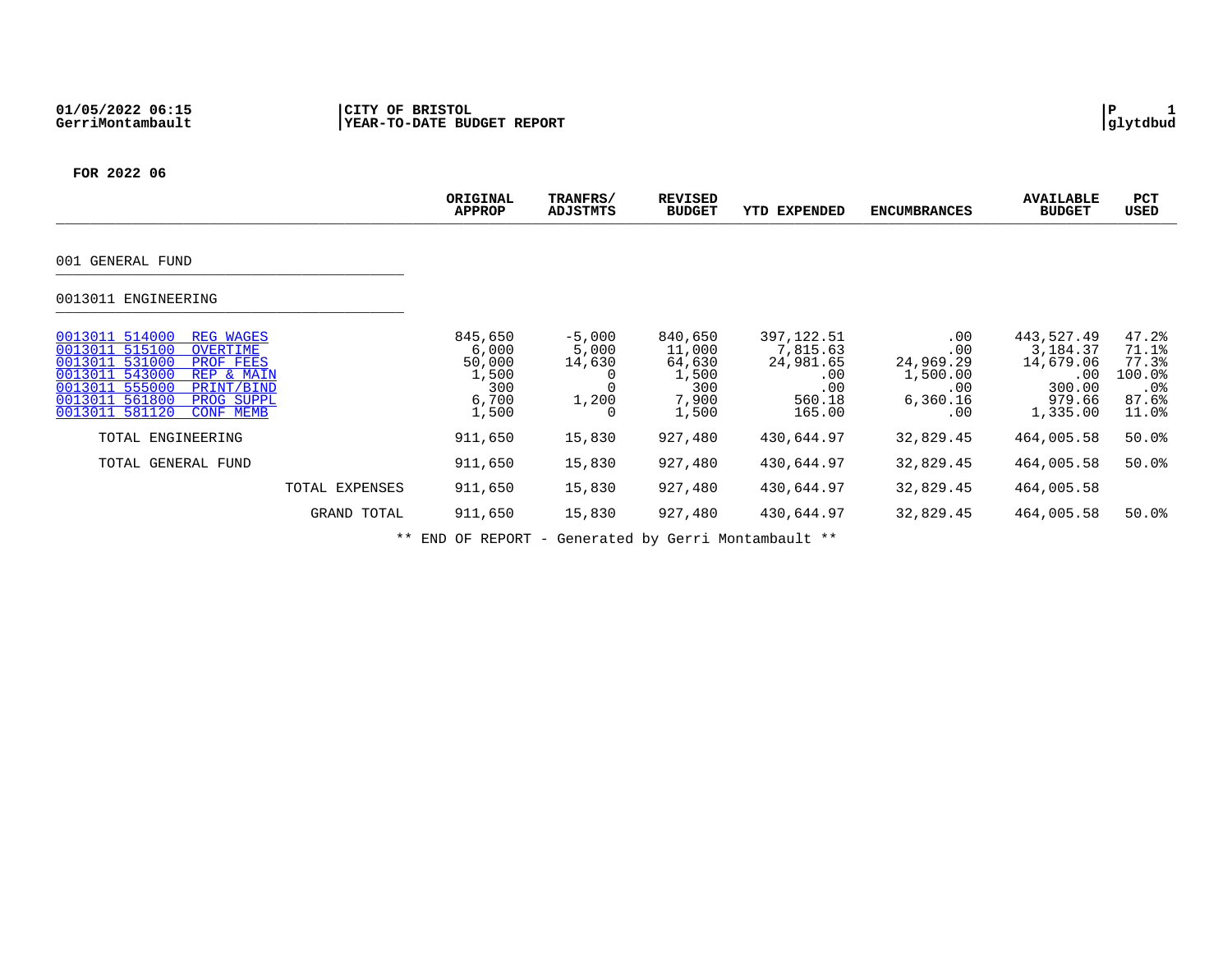| ORIGINAL<br><b>APPROP</b>                          | TRANFRS/<br>ADJSTMTS                                       | <b>REVISED</b><br><b>BUDGET</b>                               | YTD EXPENDED                                                                               | <b>ENCUMBRANCES</b>                                                            | <b>AVAILABLE</b><br><b>BUDGET</b>                                                                        | PCT<br>USED                                                                          |
|----------------------------------------------------|------------------------------------------------------------|---------------------------------------------------------------|--------------------------------------------------------------------------------------------|--------------------------------------------------------------------------------|----------------------------------------------------------------------------------------------------------|--------------------------------------------------------------------------------------|
|                                                    |                                                            |                                                               |                                                                                            |                                                                                |                                                                                                          |                                                                                      |
|                                                    |                                                            |                                                               |                                                                                            |                                                                                |                                                                                                          |                                                                                      |
| 237,180<br>9,140<br>1,200<br>9,000<br>500<br>3,000 | 0<br>$-2,000$<br>19,000<br>3,000<br>$\left($ )<br>$-1,000$ | 237,180<br>7,140<br>19,000<br>1,200<br>12,000<br>500<br>2,000 | 114,958.48<br>5,461.72<br>81.87<br>859.50<br>.00<br>592.11<br>5,073.68<br>133.91<br>130.00 | $.00 \,$<br>.00<br>.00<br>.00<br>15,000.00<br>.00<br>3,926.32<br>166.09<br>.00 | 122, 221.52<br>1,678.28<br>$-81.87$<br>$-859.50$<br>4,000.00<br>607.89<br>3,000.00<br>200.00<br>1,870.00 | 48.5%<br>76.5%<br>$100.0$ *<br>$100.0$ *<br>78.9%<br>49.3%<br>75.0%<br>60.0%<br>6.5% |
| 260,020                                            | 19,000                                                     | 279,020                                                       | 127, 291. 27                                                                               | 19,092.41                                                                      | 132,636.32                                                                                               | 52.5%                                                                                |
| 260,020                                            | 19,000                                                     | 279,020                                                       | 127,291.27                                                                                 | 19,092.41                                                                      | 132,636.32                                                                                               | 52.5%                                                                                |
| 260,020                                            | 19,000                                                     | 279,020                                                       | 127, 291. 27                                                                               | 19,092.41                                                                      | 132,636.32                                                                                               |                                                                                      |
| 260,020                                            | 19,000                                                     | 279,020                                                       | 127,291.27                                                                                 | 19,092.41                                                                      | 132,636.32                                                                                               | 52.5%                                                                                |
|                                                    |                                                            |                                                               |                                                                                            |                                                                                |                                                                                                          |                                                                                      |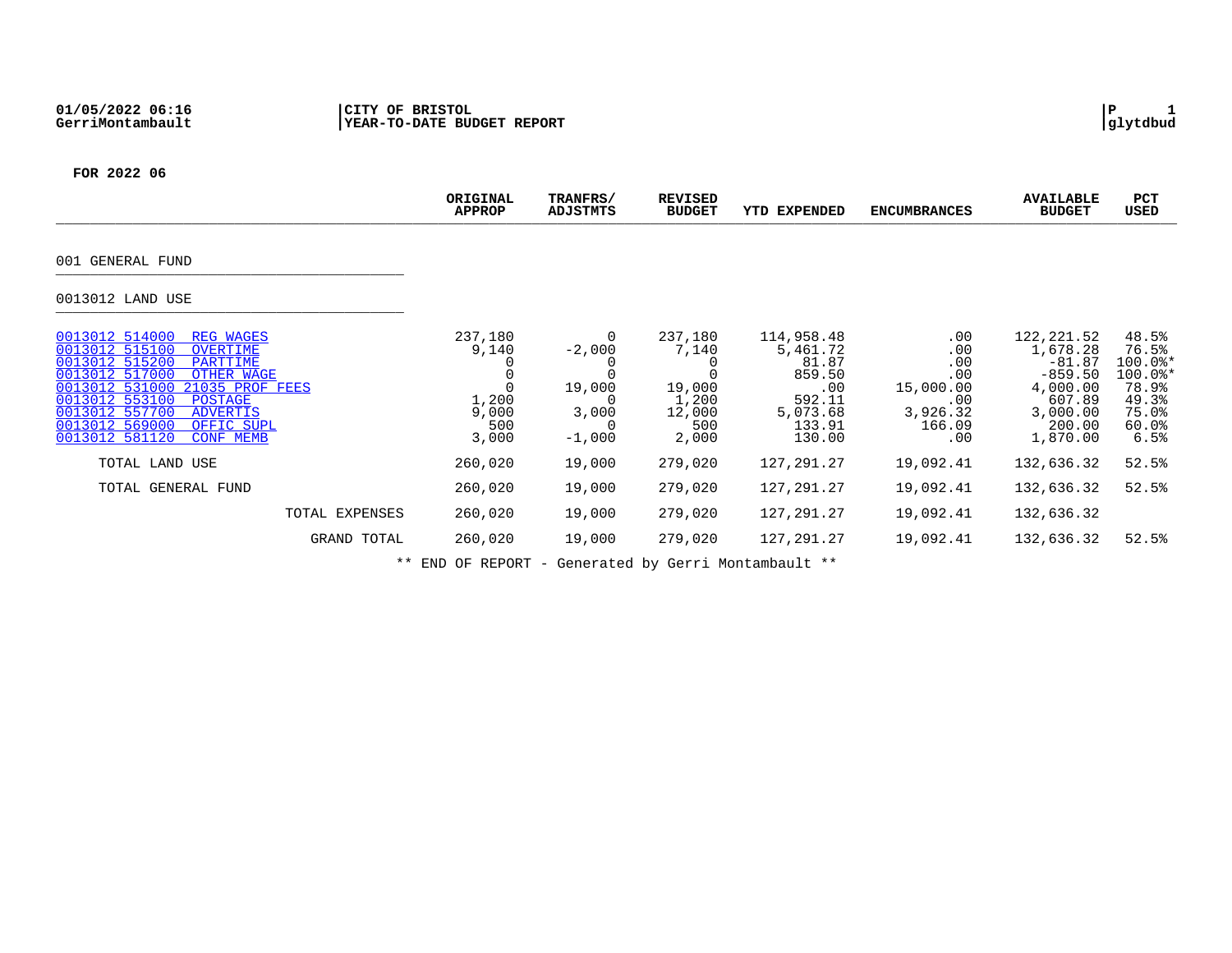|                                                                                                                                                                                                                                                                                                                                                                                                                                 | ORIGINAL<br><b>APPROP</b>                                                                                          | TRANFRS/<br><b>ADJSTMTS</b> | <b>REVISED</b><br><b>BUDGET</b>                                                                                    | <b>YTD EXPENDED</b>                                                                                                                        | <b>ENCUMBRANCES</b>                                                                                                               | <b>AVAILABLE</b><br><b>BUDGET</b>                                                                                                            | <b>PCT</b><br><b>USED</b>                                                                                   |
|---------------------------------------------------------------------------------------------------------------------------------------------------------------------------------------------------------------------------------------------------------------------------------------------------------------------------------------------------------------------------------------------------------------------------------|--------------------------------------------------------------------------------------------------------------------|-----------------------------|--------------------------------------------------------------------------------------------------------------------|--------------------------------------------------------------------------------------------------------------------------------------------|-----------------------------------------------------------------------------------------------------------------------------------|----------------------------------------------------------------------------------------------------------------------------------------------|-------------------------------------------------------------------------------------------------------------|
| 001 GENERAL FUND                                                                                                                                                                                                                                                                                                                                                                                                                |                                                                                                                    |                             |                                                                                                                    |                                                                                                                                            |                                                                                                                                   |                                                                                                                                              |                                                                                                             |
| 0013013 BUILDING MAINTENANCE DIVISION                                                                                                                                                                                                                                                                                                                                                                                           |                                                                                                                    |                             |                                                                                                                    |                                                                                                                                            |                                                                                                                                   |                                                                                                                                              |                                                                                                             |
| 0013013 514000<br><b>REG WAGES</b><br>0013013 515100<br>OVERTIME<br>0013013 517000<br>OTHER WAGE<br>0013013 518000<br><b>WORKERCOMP</b><br>0013013 531000<br>PROF FEES<br>0013013 541000<br>UTILITIES<br>0013013 541100<br><b>WATER SEWR</b><br>0013013 543000<br>REP & MAIN<br>0013013 553000<br><b>TELEPHONE</b><br>0013013 561400<br><b>MAINT SUPL</b><br>0013013 562200<br>NATURALGAS<br>0013013 581120<br><b>CONF MEMB</b> | 533,860<br>45,000<br>16,765<br>$\Omega$<br>2,000<br>275,000<br>12,500<br>165,000<br>500<br>28,000<br>90,000<br>500 | $\Omega$                    | 533,860<br>45,000<br>16,765<br>$\Omega$<br>2,000<br>275,000<br>12,500<br>165,000<br>500<br>28,000<br>90,000<br>500 | 265, 184. 75<br>20,027.30<br>7,573.95<br>1,707.63<br>345.00<br>110,753.20<br>5,624.04<br>34,090.98<br>.00<br>16,048.16<br>25,770.08<br>.00 | 12,251.13<br>$.00 \,$<br>.00<br>.00<br>705.00<br>149,246.80<br>6,375.96<br>55,558.84<br>$.00 \,$<br>11,964.64<br>62,229.92<br>.00 | 256,424.12<br>24,972.70<br>9,191.05<br>$-1,707.63$<br>950.00<br>15,000.00<br>500.00<br>75,350.18<br>500.00<br>$-12.80$<br>2,000.00<br>500.00 | 52.0%<br>44.5%<br>45.2%<br>100.0%*<br>52.5%<br>94.5%<br>96.0%<br>54.3%<br>.0%<br>100.0%*<br>97.8%<br>$.0\%$ |
| TOTAL BUILDING MAINTENANCE DIVISION                                                                                                                                                                                                                                                                                                                                                                                             | 1,169,125                                                                                                          | 0                           | 1,169,125                                                                                                          | 487,125.09                                                                                                                                 | 298,332.29                                                                                                                        | 383,667.62                                                                                                                                   | 67.2%                                                                                                       |
| TOTAL GENERAL FUND                                                                                                                                                                                                                                                                                                                                                                                                              | 1,169,125                                                                                                          | 0                           | 1,169,125                                                                                                          | 487,125.09                                                                                                                                 | 298,332.29                                                                                                                        | 383,667.62                                                                                                                                   | $67.2$ $%$                                                                                                  |
| TOTAL EXPENSES                                                                                                                                                                                                                                                                                                                                                                                                                  | 1,169,125                                                                                                          | 0                           | 1,169,125                                                                                                          | 487,125.09                                                                                                                                 | 298,332.29                                                                                                                        | 383,667.62                                                                                                                                   |                                                                                                             |
| GRAND TOTAL                                                                                                                                                                                                                                                                                                                                                                                                                     | 1,169,125                                                                                                          | 0                           | 1,169,125                                                                                                          | 487,125.09                                                                                                                                 | 298,332.29                                                                                                                        | 383,667.62                                                                                                                                   | 67.2%                                                                                                       |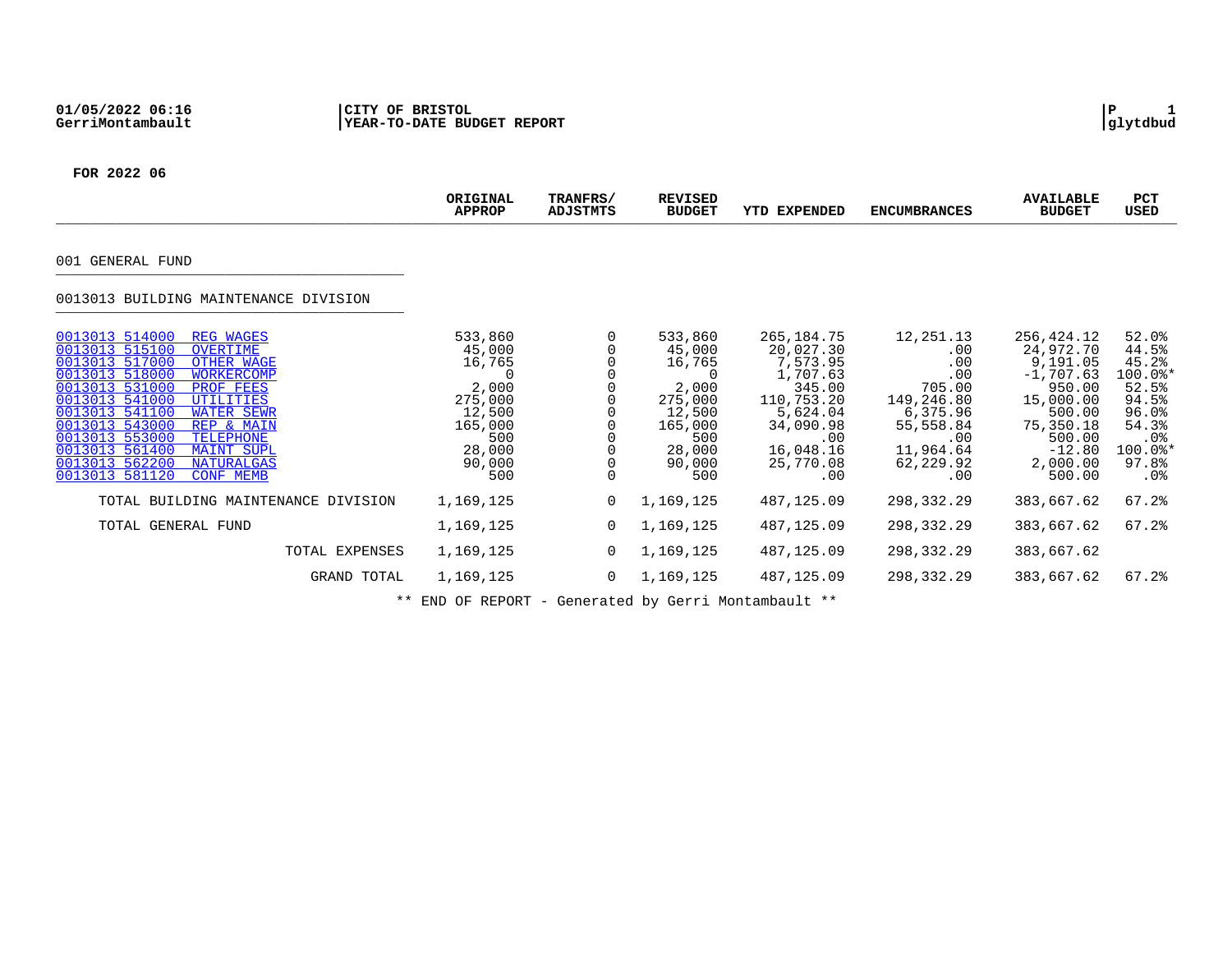|                                                                                                                                                                                                                                                                                                                                                | ORIGINAL<br><b>APPROP</b>                                                                       | TRANFRS/<br>ADJSTMTS                  | <b>REVISED</b><br><b>BUDGET</b>                                                                 | YTD EXPENDED                                                                                                    | <b>ENCUMBRANCES</b>                                                                   | <b>AVAILABLE</b><br><b>BUDGET</b>                                                                                       | PCT<br>USED                                                                          |
|------------------------------------------------------------------------------------------------------------------------------------------------------------------------------------------------------------------------------------------------------------------------------------------------------------------------------------------------|-------------------------------------------------------------------------------------------------|---------------------------------------|-------------------------------------------------------------------------------------------------|-----------------------------------------------------------------------------------------------------------------|---------------------------------------------------------------------------------------|-------------------------------------------------------------------------------------------------------------------------|--------------------------------------------------------------------------------------|
| 001 GENERAL FUND                                                                                                                                                                                                                                                                                                                               |                                                                                                 |                                       |                                                                                                 |                                                                                                                 |                                                                                       |                                                                                                                         |                                                                                      |
| 0013015 STREETS DIVISION                                                                                                                                                                                                                                                                                                                       |                                                                                                 |                                       |                                                                                                 |                                                                                                                 |                                                                                       |                                                                                                                         |                                                                                      |
| 0013015 514000<br><b>REG WAGES</b><br>0013015 515100<br><b>OVERTIME</b><br>0013015 517000<br>OTHER WAGE<br>0013015 531000<br>PROF FEES<br>0013015 543000<br>REP & MAIN<br>0013015 543050<br><b>SSCAPEMAIN</b><br>0013015 544400<br>RENT/LEASE<br>0013015 561800<br>PROG SUPPL<br>0013015 581120<br><b>CONF MEMB</b><br>0013015 589200<br>SIGNS | 1,970,000<br>40,000<br>4,000<br>1,000<br>16,500<br>15,000<br>10,000<br>130,000<br>800<br>17,500 | 0<br>20,490<br>0<br>4,400<br>$\Omega$ | 1,970,000<br>40,000<br>4,000<br>1,000<br>16,500<br>35,490<br>10,000<br>134,400<br>800<br>17,500 | 962,494.61<br>27,081.79<br>2,929.35<br>400.10<br>1,709.56<br>22,502.70<br>.00<br>58, 215. 15<br>.00<br>8,090.39 | .00<br>.00<br>.00<br>571.90<br>.00<br>3,182.30<br>.00<br>40,073.99<br>.00<br>1,339.39 | 1,007,505.39<br>12,918.21<br>1,070.65<br>28.00<br>14,790.44<br>9,805.00<br>10,000.00<br>36,110.86<br>800.00<br>8,070.22 | 48.9%<br>67.7%<br>73.2%<br>97.2<br>10.4%<br>72.4%<br>.0%<br>73.1%<br>$.0\%$<br>53.9% |
| TOTAL STREETS DIVISION                                                                                                                                                                                                                                                                                                                         | 2,204,800                                                                                       | 24,890                                | 2,229,690                                                                                       | 1,083,423.65                                                                                                    | 45,167.58                                                                             | 1,101,098.77                                                                                                            | 50.6%                                                                                |
| TOTAL GENERAL FUND                                                                                                                                                                                                                                                                                                                             | 2,204,800                                                                                       | 24,890                                | 2,229,690                                                                                       | 1,083,423.65                                                                                                    | 45,167.58                                                                             | 1,101,098.77                                                                                                            | 50.6%                                                                                |
| TOTAL EXPENSES                                                                                                                                                                                                                                                                                                                                 | 2,204,800                                                                                       | 24,890                                | 2,229,690                                                                                       | 1,083,423.65                                                                                                    | 45,167.58                                                                             | 1,101,098.77                                                                                                            |                                                                                      |
| GRAND TOTAL                                                                                                                                                                                                                                                                                                                                    | 2,204,800                                                                                       | 24,890                                | 2,229,690                                                                                       | 1,083,423.65                                                                                                    | 45,167.58                                                                             | 1,101,098.77                                                                                                            | 50.6%                                                                                |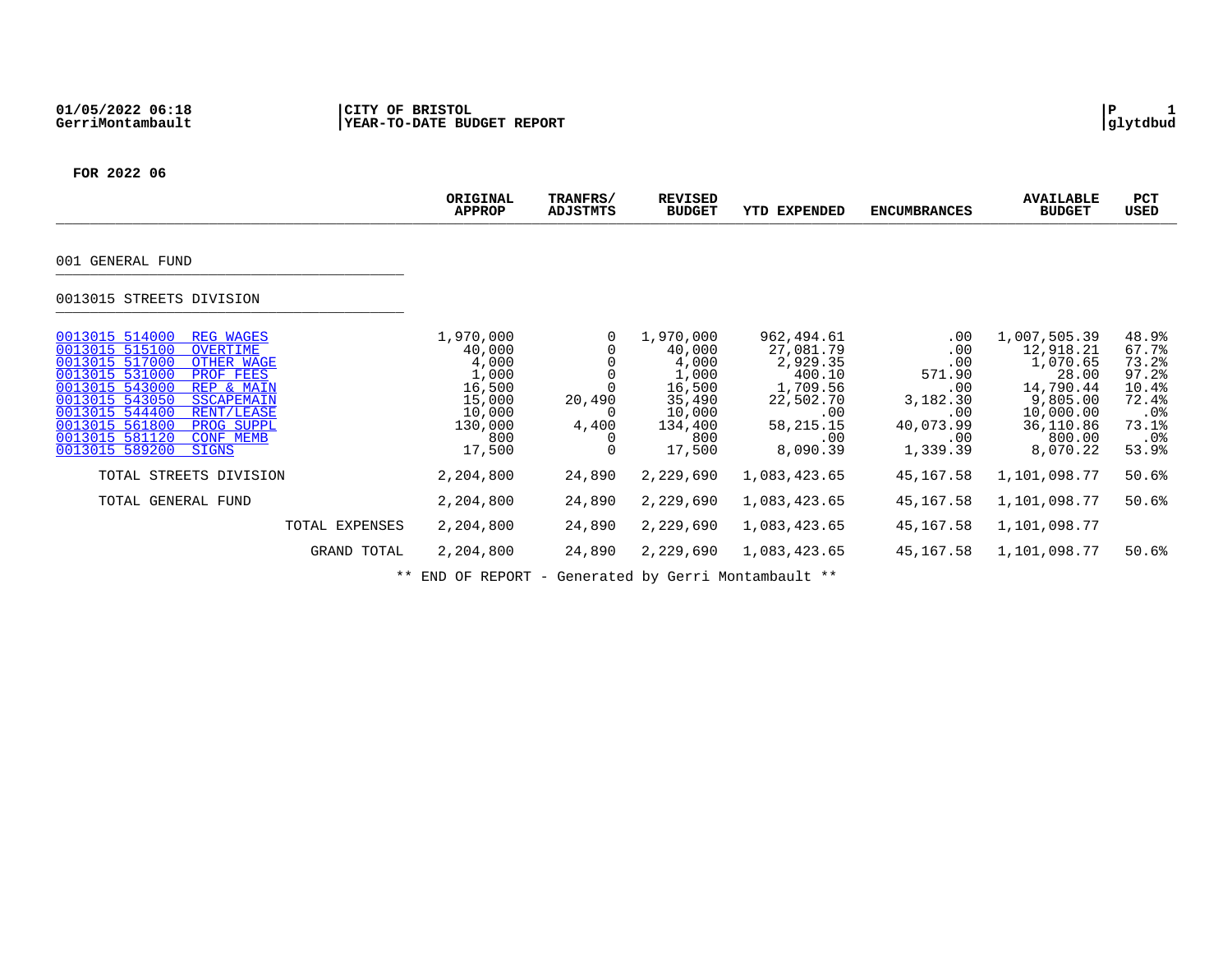|                                                                                                                                                                                                                                                                                                                                              | ORIGINAL<br><b>APPROP</b>                                                                                 | TRANFRS/<br>ADJSTMTS           | <b>REVISED</b><br><b>BUDGET</b>                                                                           | <b>EXPENDED</b><br>YTD                                                                                                   | <b>ENCUMBRANCES</b>                                                                    | <b>AVAILABLE</b><br><b>BUDGET</b>                                                                                 | PCT<br>USED                                                                                     |
|----------------------------------------------------------------------------------------------------------------------------------------------------------------------------------------------------------------------------------------------------------------------------------------------------------------------------------------------|-----------------------------------------------------------------------------------------------------------|--------------------------------|-----------------------------------------------------------------------------------------------------------|--------------------------------------------------------------------------------------------------------------------------|----------------------------------------------------------------------------------------|-------------------------------------------------------------------------------------------------------------------|-------------------------------------------------------------------------------------------------|
| 001 GENERAL FUND                                                                                                                                                                                                                                                                                                                             |                                                                                                           |                                |                                                                                                           |                                                                                                                          |                                                                                        |                                                                                                                   |                                                                                                 |
| 0013016 SOLID WASTE DIVISION                                                                                                                                                                                                                                                                                                                 |                                                                                                           |                                |                                                                                                           |                                                                                                                          |                                                                                        |                                                                                                                   |                                                                                                 |
| 0013016 514000<br><b>REG WAGES</b><br>0013016 515100<br>OVERTIME<br>0013016 517000<br>OTHER WAGE<br>0013016 531000<br>PROF FEES<br>0013016 534200<br><b>ENVIRON</b><br>0013016 542110<br><b>HAZ WASTE</b><br>0013016 542120<br>TIP FEE<br>0013016 561800<br>PROG SUPPL<br>0013016 581120<br><b>CONF MEMB</b><br>0013016 590000<br>XFR TO 121 | 1,031,480<br>83,000<br>4,100<br>1,000<br>30,000<br>14,000<br>1,140,400<br>52,000<br>800<br>$-1, 140, 400$ | $\Omega$<br>27,140<br>$\Omega$ | 1,031,480<br>83,000<br>4,100<br>1,000<br>30,000<br>14,000<br>1,140,400<br>79,140<br>800<br>$-1, 140, 400$ | 508,634.18<br>33,707.70<br>1,228.00<br>.00<br>13,895.50<br>.00<br>1,140,400.00<br>34,990.77<br>455.00<br>$-1,140,400.00$ | .00<br>.00<br>.00<br>.00<br>17, 131. 73<br>16,800.00<br>.00<br>37,206.72<br>.00<br>.00 | 522,845.82<br>49,292.30<br>2,872.00<br>1,000.00<br>$-1.027.23$<br>$-2,800.00$<br>.00<br>6,942.76<br>345.00<br>.00 | 49.3%<br>40.6%<br>30.0%<br>$.0\%$<br>103.4%*<br>$120.0$ *<br>100.0%<br>91.2%<br>56.9%<br>100.0% |
| TOTAL SOLID WASTE DIVISION                                                                                                                                                                                                                                                                                                                   | 1,216,380                                                                                                 | 27,140                         | 1,243,520                                                                                                 | 592,911.15                                                                                                               | 71,138.45                                                                              | 579,470.65                                                                                                        | 53.4%                                                                                           |
| TOTAL GENERAL FUND                                                                                                                                                                                                                                                                                                                           | 1,216,380                                                                                                 | 27,140                         | 1,243,520                                                                                                 | 592,911.15                                                                                                               | 71,138.45                                                                              | 579,470.65                                                                                                        | 53.4%                                                                                           |
| TOTAL EXPENSES                                                                                                                                                                                                                                                                                                                               | 1,216,380                                                                                                 | 27,140                         | 1,243,520                                                                                                 | 592,911.15                                                                                                               | 71,138.45                                                                              | 579,470.65                                                                                                        |                                                                                                 |
| GRAND TOTAL                                                                                                                                                                                                                                                                                                                                  | 1,216,380                                                                                                 | 27,140                         | 1,243,520                                                                                                 | 592,911.15                                                                                                               | 71,138.45                                                                              | 579,470.65                                                                                                        | 53.4%                                                                                           |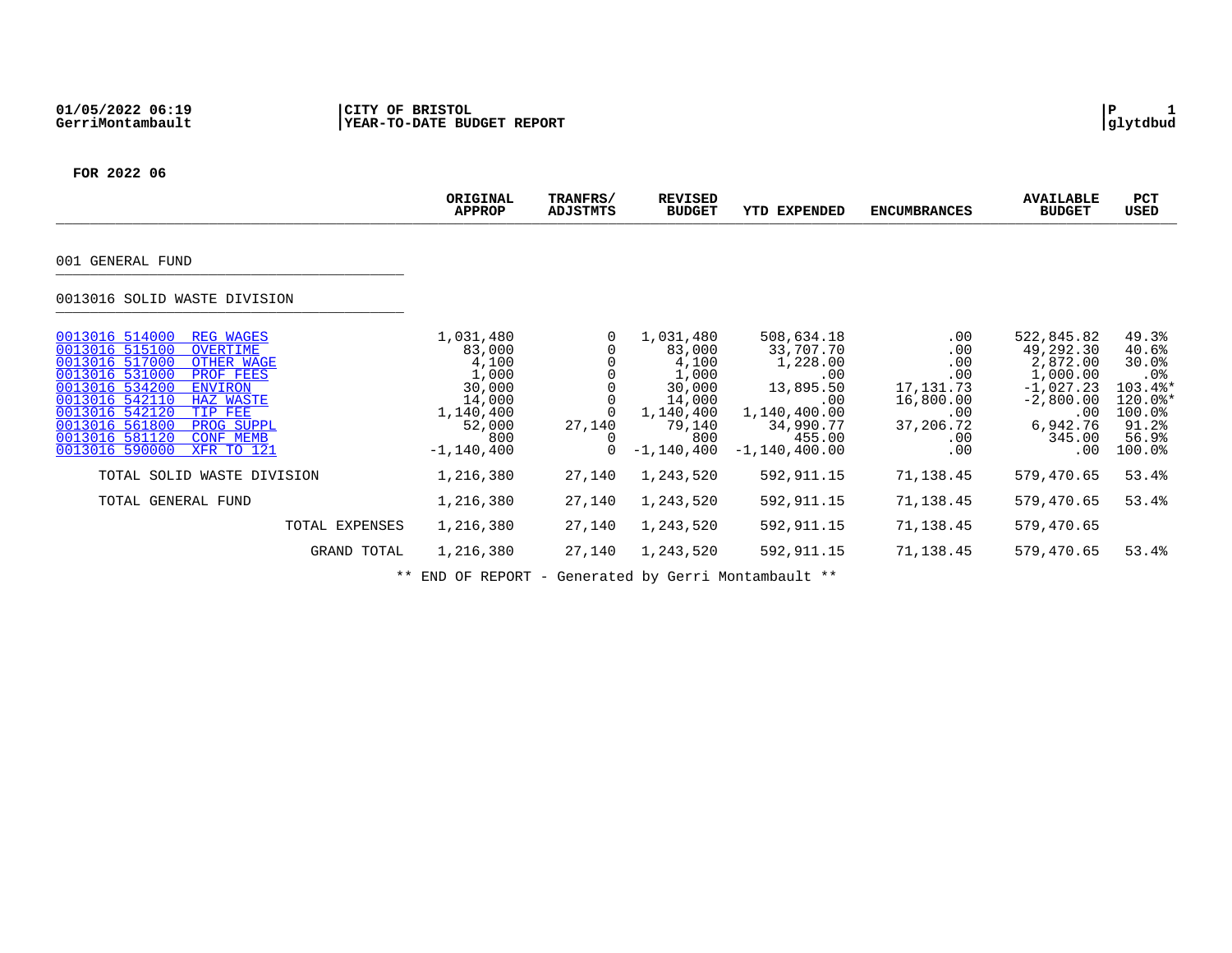|                                                                                                                                                                                                                                                                                                                                                                                                                                                                                                                                                                                                                                            | ORIGINAL<br><b>APPROP</b>                                                                                                                                             | TRANFRS/<br>ADJSTMTS                                           | <b>REVISED</b><br><b>BUDGET</b>                                                                                                                                | <b>YTD EXPENDED</b>                                                                                                                                                                                    | <b>ENCUMBRANCES</b>                                                                                                                                                              | <b>AVAILABLE</b><br><b>BUDGET</b>                                                                                                                                                                          | <b>PCT</b><br>USED                                                                                                                                        |
|--------------------------------------------------------------------------------------------------------------------------------------------------------------------------------------------------------------------------------------------------------------------------------------------------------------------------------------------------------------------------------------------------------------------------------------------------------------------------------------------------------------------------------------------------------------------------------------------------------------------------------------------|-----------------------------------------------------------------------------------------------------------------------------------------------------------------------|----------------------------------------------------------------|----------------------------------------------------------------------------------------------------------------------------------------------------------------|--------------------------------------------------------------------------------------------------------------------------------------------------------------------------------------------------------|----------------------------------------------------------------------------------------------------------------------------------------------------------------------------------|------------------------------------------------------------------------------------------------------------------------------------------------------------------------------------------------------------|-----------------------------------------------------------------------------------------------------------------------------------------------------------|
| 001 GENERAL FUND                                                                                                                                                                                                                                                                                                                                                                                                                                                                                                                                                                                                                           |                                                                                                                                                                       |                                                                |                                                                                                                                                                |                                                                                                                                                                                                        |                                                                                                                                                                                  |                                                                                                                                                                                                            |                                                                                                                                                           |
| 0013017 FLEET MAINTENANCE                                                                                                                                                                                                                                                                                                                                                                                                                                                                                                                                                                                                                  |                                                                                                                                                                       |                                                                |                                                                                                                                                                |                                                                                                                                                                                                        |                                                                                                                                                                                  |                                                                                                                                                                                                            |                                                                                                                                                           |
| 0013017 514000<br><b>REG WAGES</b><br>0013017 515100<br><b>OVERTIME</b><br>0013017 517000<br><b>OTHER WAGE</b><br>0013017 518000<br><b>WORKERCOMP</b><br>0013017 541000<br>UTILITIES<br>0013017 541100<br><b>WATER SEWE</b><br>0013017 543000<br>REP & MAIN<br>0013017 543100<br><b>MV SERVICE</b><br>0013017 544400<br><b>RENT/LEASE</b><br>0013017 561400<br><b>MAINT SUPL</b><br>PROG SUPPL<br>0013017 561800<br>0013017 562100<br>HEATINGOIL<br>0013017 562200<br><b>NATURALGAS</b><br>0013017 562600<br><b>MOT FUELS</b><br>0013017 563000<br><b>MV PARTS</b><br>0013017 563100<br><b>TIRES</b><br>0013017 581120<br><b>CONF MEMB</b> | 653,970<br>45,000<br>3,600<br>$\Omega$<br>24,000<br>2,000<br>42,000<br>320,000<br>10,000<br>8,000<br>23,000<br>4,000<br>18,000<br>330,000<br>350,000<br>85,000<br>250 | 0<br>0<br>0<br>19,850<br>$\cup$<br>$-20, 435$<br>0<br>$\Omega$ | 653,970<br>45,000<br>3,600<br>0<br>24,000<br>2,000<br>42,000<br>320,000<br>10,000<br>8,000<br>42,850<br>4,000<br>18,000<br>330,000<br>329,565<br>85,000<br>250 | 267,672.15<br>22,969.07<br>1,288.80<br>1,978.80<br>9,478.11<br>765.63<br>6,925.17<br>27, 233.54<br>.00<br>2,738.32<br>25, 170. 33<br>.00<br>4,891.64<br>149,055.31<br>148,692.33<br>33, 279. 77<br>.00 | .00<br>.00<br>.00<br>.00<br>14,521.89<br>734.37<br>6,265.69<br>144, 415.95<br>.00<br>2,403.03<br>11,075.62<br>500.00<br>13,108.36<br>77,882.81<br>187,841.04<br>21,720.23<br>.00 | 386,297.85<br>22,030.93<br>2,311.20<br>$-1,978.80$<br>.00<br>500.00<br>28,809.14<br>148,350.51<br>10,000.00<br>2,858.65<br>6,604.05<br>3,500.00<br>.00<br>103,061.88<br>$-6,968.37$<br>30,000.00<br>250.00 | 40.9%<br>51.0%<br>35.8%<br>$100.0$ *<br>100.0%<br>75.0%<br>31.4%<br>53.6%<br>.0%<br>64.3%<br>84.6%<br>12.5%<br>100.0%<br>68.8%<br>102.1%*<br>64.7%<br>.0% |
| TOTAL FLEET MAINTENANCE                                                                                                                                                                                                                                                                                                                                                                                                                                                                                                                                                                                                                    | 1,918,820                                                                                                                                                             | $-585$                                                         | 1,918,235                                                                                                                                                      | 702,138.97                                                                                                                                                                                             | 480,468.99                                                                                                                                                                       | 735,627.04                                                                                                                                                                                                 | 61.7%                                                                                                                                                     |
| TOTAL GENERAL FUND                                                                                                                                                                                                                                                                                                                                                                                                                                                                                                                                                                                                                         | 1,918,820                                                                                                                                                             | $-585$                                                         | 1,918,235                                                                                                                                                      | 702,138.97                                                                                                                                                                                             | 480,468.99                                                                                                                                                                       | 735,627.04                                                                                                                                                                                                 | 61.7%                                                                                                                                                     |
| TOTAL EXPENSES                                                                                                                                                                                                                                                                                                                                                                                                                                                                                                                                                                                                                             | 1,918,820                                                                                                                                                             | $-585$                                                         | 1,918,235                                                                                                                                                      | 702,138.97                                                                                                                                                                                             | 480,468.99                                                                                                                                                                       | 735,627.04                                                                                                                                                                                                 |                                                                                                                                                           |
| GRAND TOTAL                                                                                                                                                                                                                                                                                                                                                                                                                                                                                                                                                                                                                                | 1,918,820                                                                                                                                                             | $-585$                                                         | 1,918,235                                                                                                                                                      | 702,138.97                                                                                                                                                                                             | 480,468.99                                                                                                                                                                       | 735,627.04                                                                                                                                                                                                 | 61.7%                                                                                                                                                     |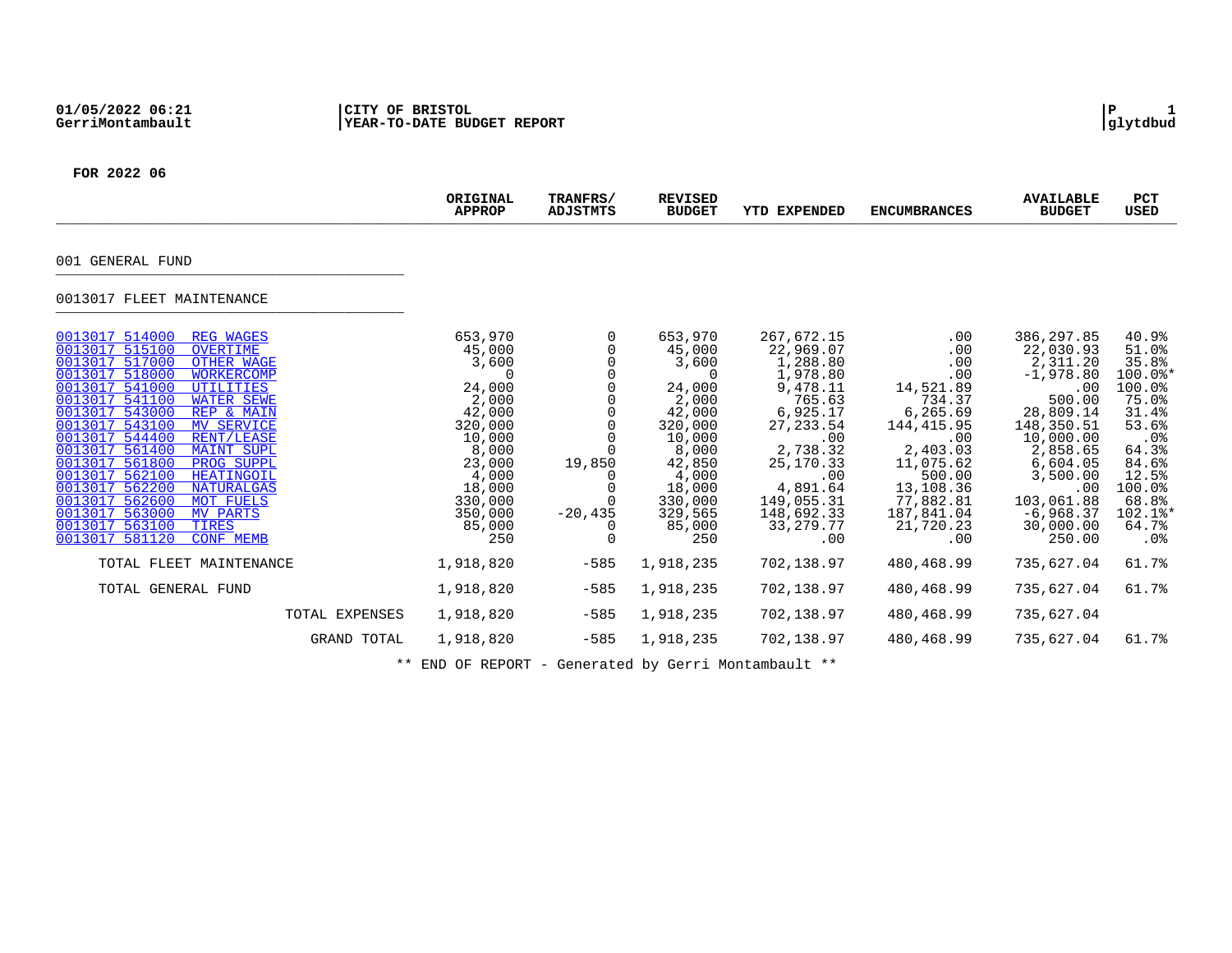|                                                                                                                                                                                                                                                             | ORIGINAL<br><b>APPROP</b>                                              | TRANFRS/<br>ADJSTMTS | <b>REVISED</b><br><b>BUDGET</b>                                             | YTD EXPENDED                                                                   | <b>ENCUMBRANCES</b>                                                                            | <b>AVAILABLE</b><br><b>BUDGET</b>                                                              | PCT<br>USED                                                              |
|-------------------------------------------------------------------------------------------------------------------------------------------------------------------------------------------------------------------------------------------------------------|------------------------------------------------------------------------|----------------------|-----------------------------------------------------------------------------|--------------------------------------------------------------------------------|------------------------------------------------------------------------------------------------|------------------------------------------------------------------------------------------------|--------------------------------------------------------------------------|
| 001 GENERAL FUND                                                                                                                                                                                                                                            |                                                                        |                      |                                                                             |                                                                                |                                                                                                |                                                                                                |                                                                          |
| 0013018 SNOW REMOVAL                                                                                                                                                                                                                                        |                                                                        |                      |                                                                             |                                                                                |                                                                                                |                                                                                                |                                                                          |
| 0013018 515100<br>SNOW O.T.<br>0013018 531000<br>PROF FEES<br>0013018 543000<br>REP & MAIN<br>0013018 544410<br>SNOWPLW FE<br>0013018 561800<br>PROG SUPPL<br>0013018 563000<br>MOT VEH PT<br>0013018 563100<br><b>CHAINS</b><br>0013018 570400 20038 TANKS | 270,000<br>4,500<br>4,000<br>320,000<br>480,000<br>9,000<br>5,000<br>0 | 60,480               | 270,000<br>4,500<br>4,000<br>320,000<br>480,000<br>9,000<br>5,000<br>60,480 | 34,076.61<br>4,761.16<br>144.90<br>.00<br>113,206.66<br>1,129.52<br>.00<br>.00 | $.00 \,$<br>59.84<br>1,355.10<br>207,500.00<br>251,793.34<br>4,820.48<br>5,000.00<br>60,480.00 | 235,923.39<br>$-321.00$<br>2,500.00<br>112,500.00<br>115,000.00<br>3,050.00<br>$.00 \,$<br>.00 | 12.6%<br>107.1%*<br>37.5%<br>64.8%<br>76.0%<br>66.1%<br>100.0%<br>100.0% |
| TOTAL SNOW REMOVAL                                                                                                                                                                                                                                          | 1,092,500                                                              | 60,480               | 1,152,980                                                                   | 153,318.85                                                                     | 531,008.76                                                                                     | 468,652.39                                                                                     | 59.4%                                                                    |
| TOTAL GENERAL FUND                                                                                                                                                                                                                                          | 1,092,500                                                              | 60,480               | 1,152,980                                                                   | 153,318.85                                                                     | 531,008.76                                                                                     | 468,652.39                                                                                     | 59.4%                                                                    |
| TOTAL EXPENSES                                                                                                                                                                                                                                              | 1,092,500                                                              | 60,480               | 1,152,980                                                                   | 153,318.85                                                                     | 531,008.76                                                                                     | 468,652.39                                                                                     |                                                                          |
| GRAND TOTAL                                                                                                                                                                                                                                                 | 1,092,500                                                              | 60,480               | 1,152,980                                                                   | 153,318.85                                                                     | 531,008.76                                                                                     | 468,652.39                                                                                     | 59.4%                                                                    |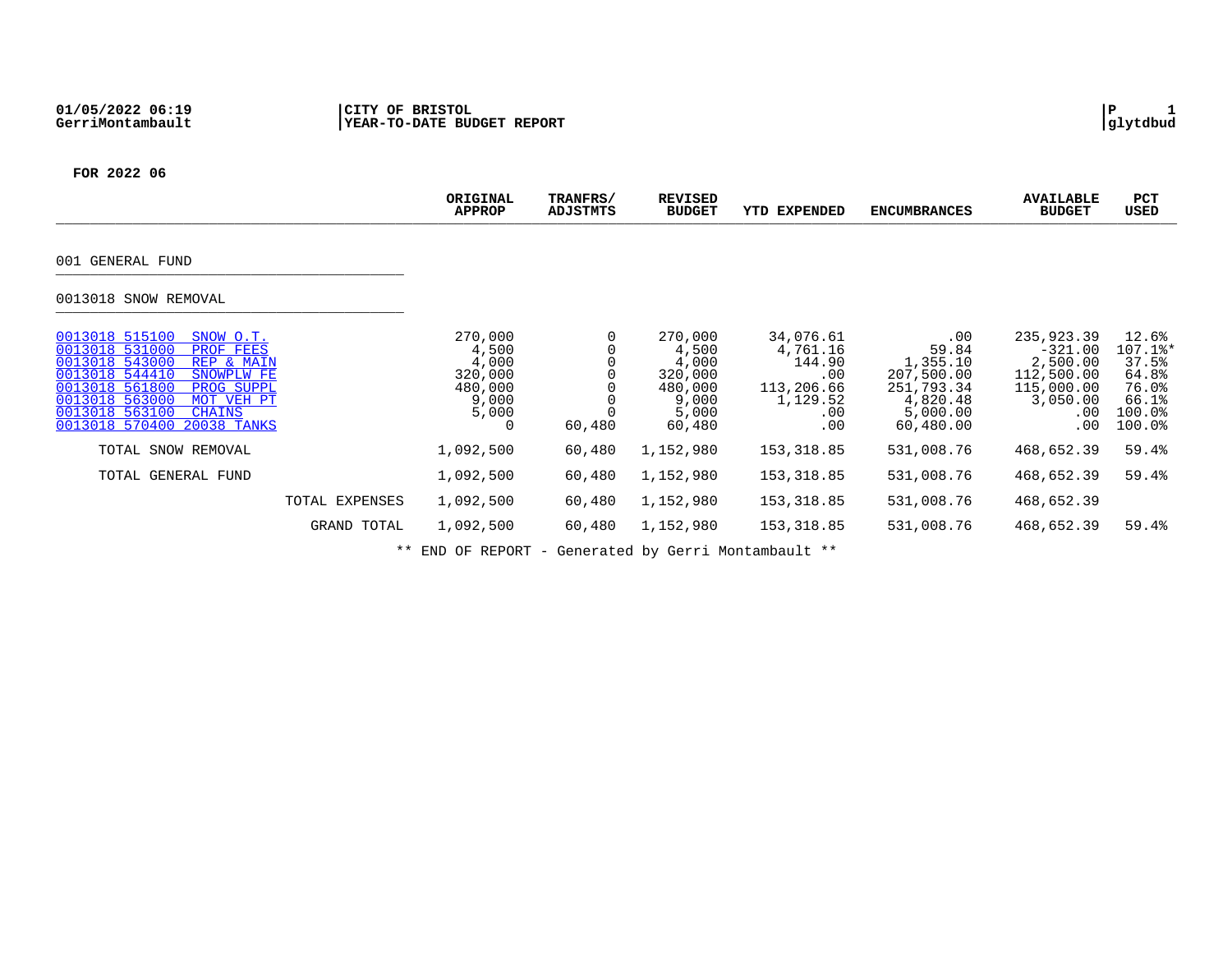|                                                                                                                                   | ORIGINAL<br><b>APPROP</b>       | TRANFRS/<br>ADJSTMTS | <b>REVISED</b><br><b>BUDGET</b> | <b>YTD EXPENDED</b>                         | <b>ENCUMBRANCES</b>                     | <b>AVAILABLE</b><br><b>BUDGET</b>       | PCT<br><b>USED</b>                    |
|-----------------------------------------------------------------------------------------------------------------------------------|---------------------------------|----------------------|---------------------------------|---------------------------------------------|-----------------------------------------|-----------------------------------------|---------------------------------------|
| 001 GENERAL FUND                                                                                                                  |                                 |                      |                                 |                                             |                                         |                                         |                                       |
| 0013020 RAILROAD MAINTENANCE                                                                                                      |                                 |                      |                                 |                                             |                                         |                                         |                                       |
| 0013020 541000<br><b>UTILITIES</b><br>0013020 543000<br>REP & MAIN<br>0013020 544400<br>RENT/LEASE<br>0013020 589100<br>RR UPKEEP | 300<br>9,000<br>5,000<br>50,000 | 42,000               | 300<br>9,000<br>5,000<br>92,000 | 186.70<br>3,250.00<br>8,961.78<br>30,133.40 | 78.30<br>5,750.00<br>19.11<br>52,083.50 | 35.00<br>.00<br>$-3,980.89$<br>9,783.10 | 88.3%<br>100.0%<br>$179.6$ *<br>89.4% |
| TOTAL RAILROAD MAINTENANCE                                                                                                        | 64,300                          | 42,000               | 106,300                         | 42,531.88                                   | 57,930.91                               | 5,837.21                                | 94.5%                                 |
| TOTAL GENERAL FUND                                                                                                                | 64,300                          | 42,000               | 106,300                         | 42,531.88                                   | 57,930.91                               | 5,837.21                                | 94.5%                                 |
| TOTAL EXPENSES                                                                                                                    | 64,300                          | 42,000               | 106,300                         | 42,531.88                                   | 57,930.91                               | 5,837.21                                |                                       |
| GRAND TOTAL                                                                                                                       | 64,300                          | 42,000               | 106,300                         | 42,531.88                                   | 57,930.91                               | 5,837.21                                | 94.5%                                 |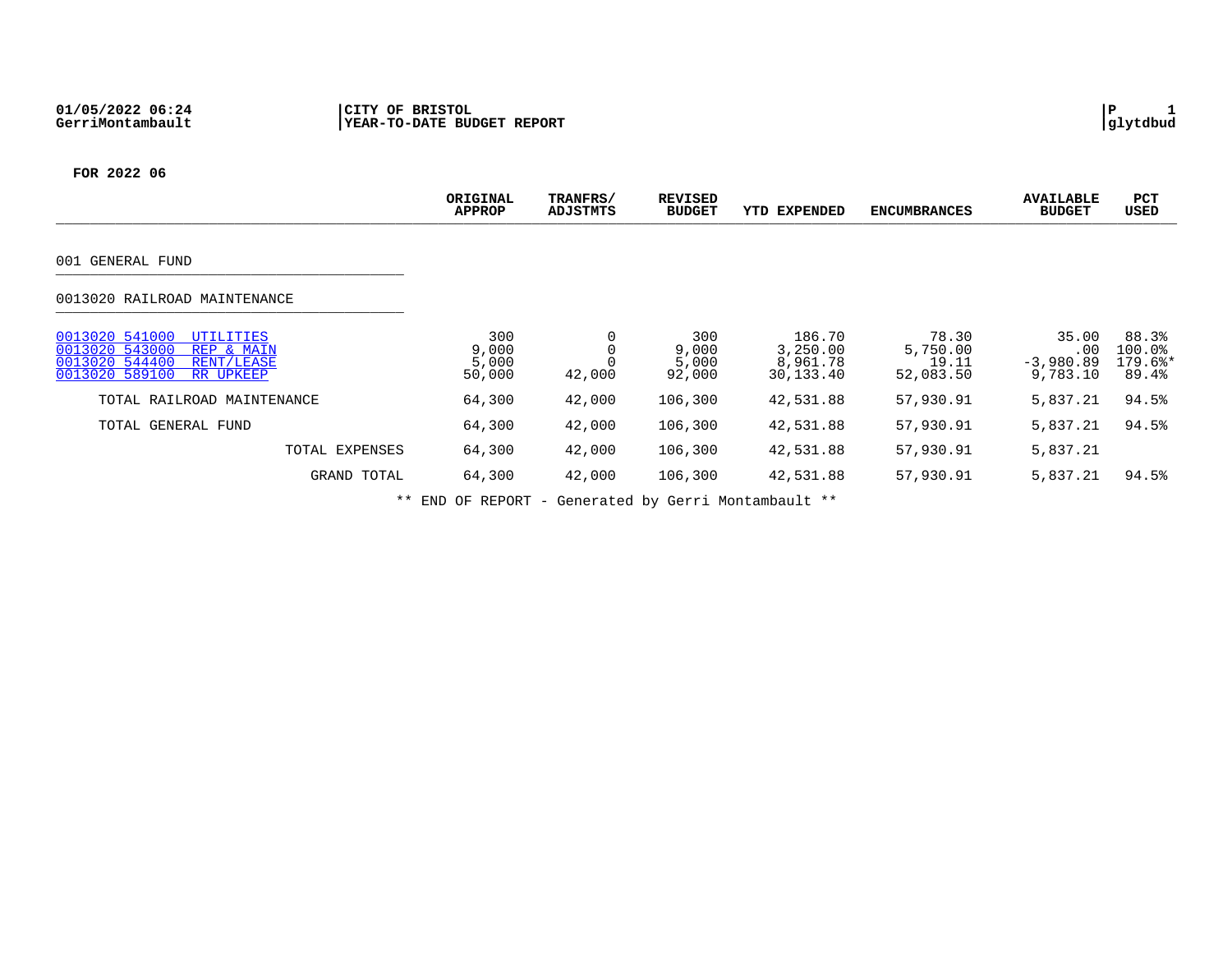|                                                                                                                                           | ORIGINAL<br><b>APPROP</b>          | TRANFRS/<br>ADJSTMTS | <b>REVISED</b><br><b>BUDGET</b>    | YTD EXPENDED                         | <b>ENCUMBRANCES</b>                    | <b>AVAILABLE</b><br><b>BUDGET</b>            | PCT<br><b>USED</b>                                   |
|-------------------------------------------------------------------------------------------------------------------------------------------|------------------------------------|----------------------|------------------------------------|--------------------------------------|----------------------------------------|----------------------------------------------|------------------------------------------------------|
| 001 GENERAL FUND                                                                                                                          |                                    |                      |                                    |                                      |                                        |                                              |                                                      |
| 0013021 OTHER CITY BUILDINGS                                                                                                              |                                    |                      |                                    |                                      |                                        |                                              |                                                      |
| 0013021 541000<br>UTILITIES<br>0013021 541100<br><b>WATER SEWR</b><br>0013021 543000<br>REP & MAIN<br>0013021 561400<br><b>MAINT SUPL</b> | 1,000<br>1,000<br>100,000<br>4,000 |                      | 1,000<br>1,000<br>100,000<br>4,000 | 715.89<br>.00<br>52,222.60<br>451.32 | 284.11<br>.00<br>77,000.64<br>1,048.68 | .00<br>1,000.00<br>$-29, 223.24$<br>2,500.00 | $100.0$ <sup>8</sup><br>$.0\%$<br>$129.2$ *<br>37.5% |
| TOTAL OTHER CITY BUILDINGS                                                                                                                | 106,000                            | 0                    | 106,000                            | 53,389.81                            | 78,333.43                              | $-25.723.24$                                 | 124.3%                                               |
| TOTAL GENERAL FUND                                                                                                                        | 106,000                            | $\mathbf 0$          | 106,000                            | 53,389.81                            | 78,333.43                              | $-25.723.24$ 124.3%                          |                                                      |
| TOTAL EXPENSES                                                                                                                            | 106,000                            | 0                    | 106,000                            | 53,389.81                            | 78,333.43                              | $-25, 723.24$                                |                                                      |
| GRAND TOTAL                                                                                                                               | 106,000                            | $\mathbf 0$          | 106,000                            | 53,389.81                            | 78,333.43                              | $-25.723.24$ 124.3%                          |                                                      |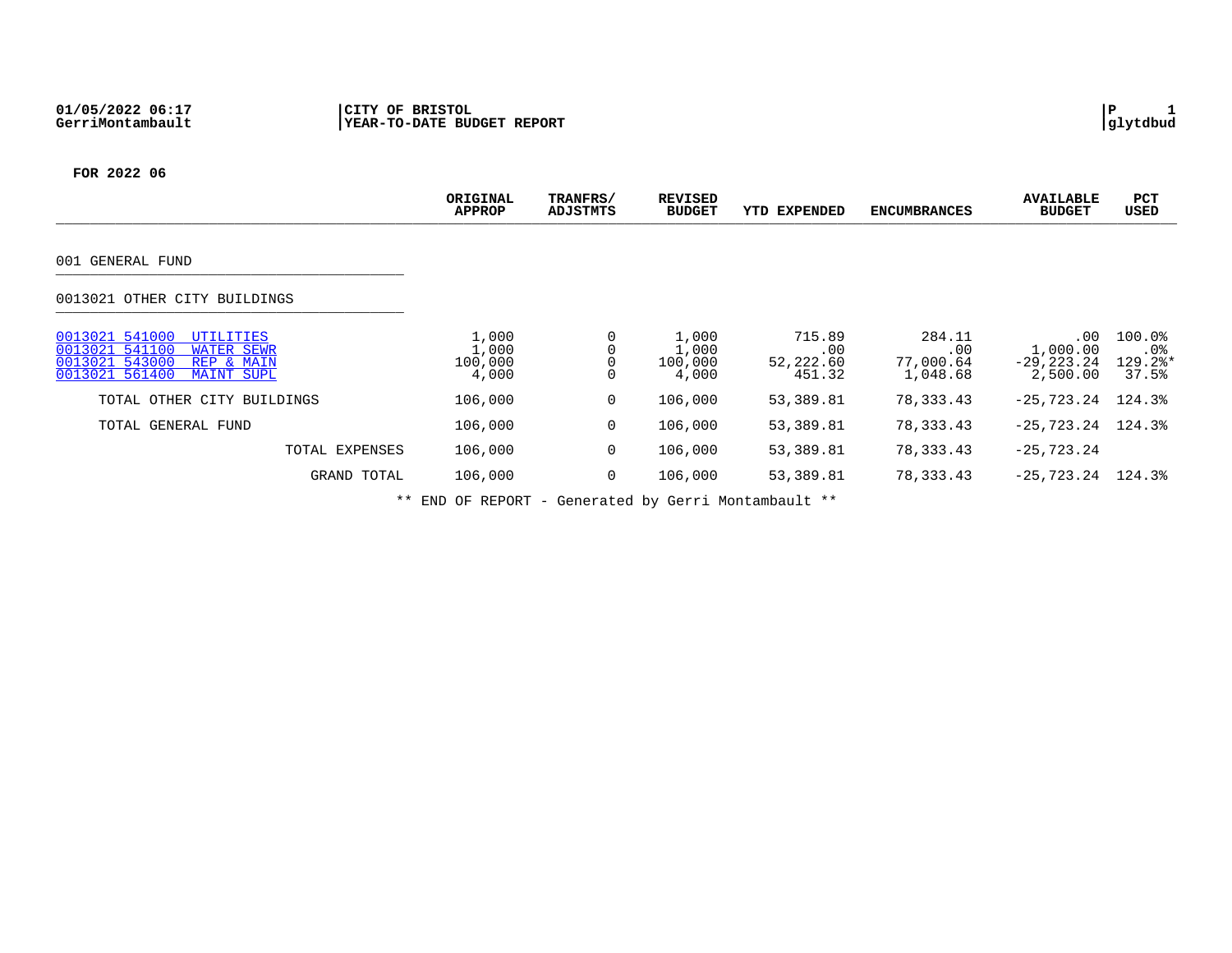# 01/05/2022 06:22<br>GerriMontambault

FOR 2022 06

|                                                                                                                                                                                                                                                                                                                        | ORIGINAL<br><b>APPROP</b>                                            | TRANFRS/<br><b>ADJSTMTS</b>                   | <b>REVISED</b><br><b>BUDGET</b>                                                           | <b>YTD ACTUAL</b>                                                                     | <b>ENCUMBRANCES</b>                                                                       | <b>AVAILABLE</b><br><b>BUDGET</b>                                                   | <b>PCT</b><br><b>USED</b>                                                              |
|------------------------------------------------------------------------------------------------------------------------------------------------------------------------------------------------------------------------------------------------------------------------------------------------------------------------|----------------------------------------------------------------------|-----------------------------------------------|-------------------------------------------------------------------------------------------|---------------------------------------------------------------------------------------|-------------------------------------------------------------------------------------------|-------------------------------------------------------------------------------------|----------------------------------------------------------------------------------------|
| 001 GENERAL FUND                                                                                                                                                                                                                                                                                                       |                                                                      |                                               |                                                                                           |                                                                                       |                                                                                           |                                                                                     |                                                                                        |
| 0013026 PUBLIC WORKS FLEET                                                                                                                                                                                                                                                                                             |                                                                      |                                               |                                                                                           |                                                                                       |                                                                                           |                                                                                     |                                                                                        |
| 0013026 570400 22003 3 SALT SPR<br>0013026 570400 22005 DUMP BODY<br>0013026 570400 22006 SPREADER<br>0013026 570400 22007 TILT TRAIL<br>0013026 570500<br>21003 REPUR TRK<br>0013026 570500 21004 MASON DUMP<br>22001 BULK TRUC<br>0013026 570500<br>0013026 570500 22002 2- DUMP TR<br>0013026 570500 22004 1 TON PU | 19,000<br>45,000<br>22,000<br>10,000<br>200,000<br>170,000<br>68,000 | 12,975<br>4,890<br>2,570<br>104,923<br>56,945 | 19,000<br>57,975<br>26,890<br>12,570<br>104,923<br>56,945<br>200,000<br>170,000<br>68,000 | 17,754.00<br>.00<br>.00<br>.00<br>104,923.01<br>56,945.24<br>.00<br>92, 132.34<br>.00 | .00<br>57,975.00<br>26,890.00<br>12,570.00<br>.00<br>.00<br>.00<br>39,890.00<br>43,950.00 | 1,246.00<br>.00<br>.00<br>.00<br>.00<br>.00<br>200,000.00<br>37,977.66<br>24,050.00 | 93.4%<br>100.0%<br>100.0%<br>$100.0$ %<br>100.0%<br>$100.0$ %<br>.0%<br>77.7%<br>64.6% |
| TOTAL PUBLIC WORKS FLEET                                                                                                                                                                                                                                                                                               | 534,000                                                              | 182,303                                       | 716,303                                                                                   | 271,754.59                                                                            | 181,275.00                                                                                | 263, 273.66                                                                         | 63.2%                                                                                  |
| TOTAL GENERAL FUND                                                                                                                                                                                                                                                                                                     | 534,000                                                              | 182,303                                       | 716,303                                                                                   | 271,754.59                                                                            | 181,275.00                                                                                | 263, 273.66                                                                         | 63.2%                                                                                  |
| TOTAL EXPENSES                                                                                                                                                                                                                                                                                                         | 534,000                                                              | 182,303                                       | 716,303                                                                                   | 271,754.59                                                                            | 181,275.00                                                                                | 263, 273.66                                                                         |                                                                                        |
| GRAND TOTAL                                                                                                                                                                                                                                                                                                            | 534,000                                                              | 182,303                                       | 716,303                                                                                   | 271,754.59                                                                            | 181,275.00                                                                                | 263, 273.66                                                                         | 63.2%                                                                                  |

\*\* END OF REPORT - Generated by Gerri Montambault \*\*

 $\begin{array}{c} | \texttt{P} & 1 \\ | \texttt{glytdbud} \end{array}$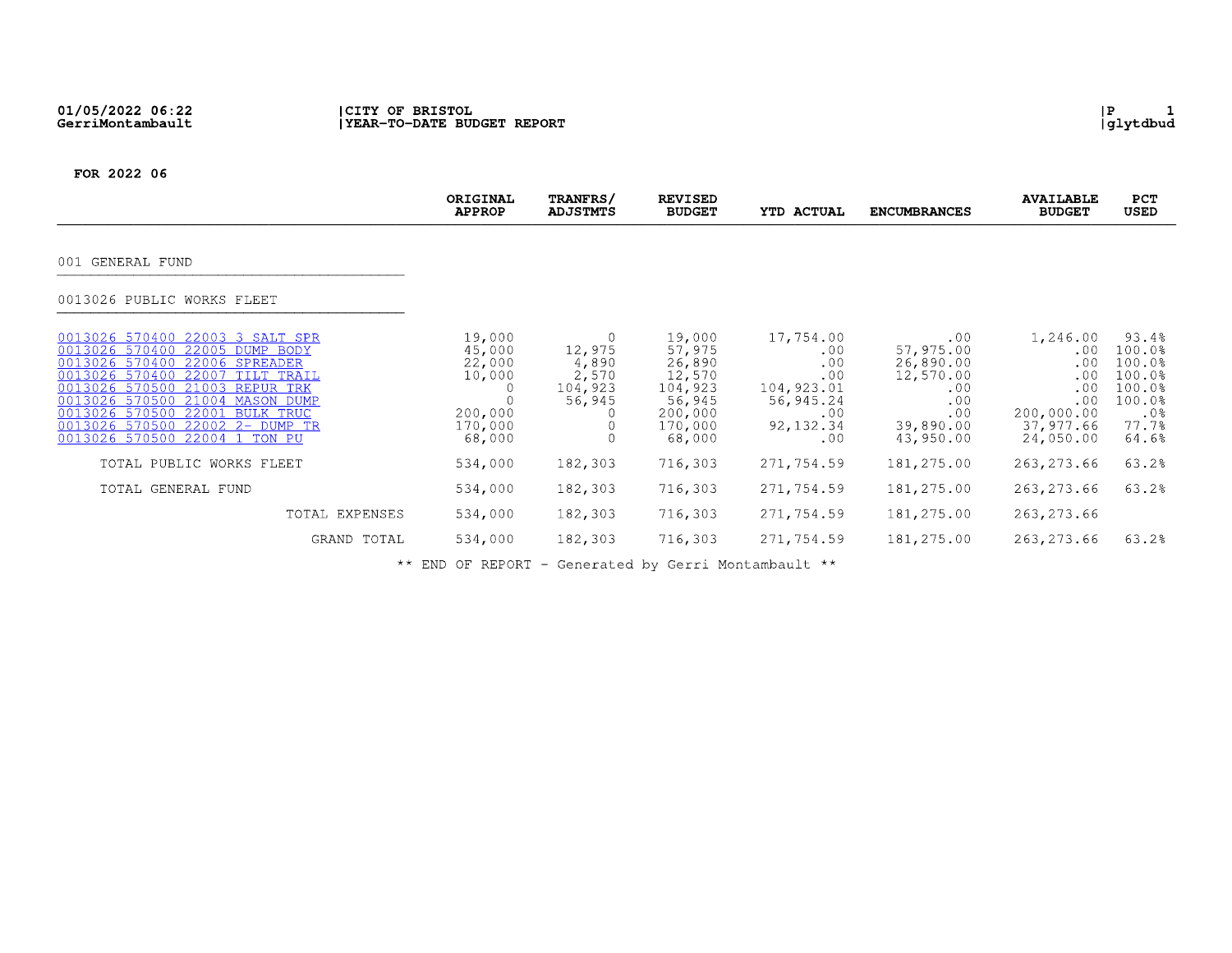|                                                                                           | ORIGINAL<br><b>APPROP</b> | TRANFRS/<br>ADJSTMTS | <b>REVISED</b><br><b>BUDGET</b> | <b>YTD EXPENDED</b>     | <b>ENCUMBRANCES</b>    | <b>AVAILABLE</b><br><b>BUDGET</b> | PCT<br><b>USED</b>        |
|-------------------------------------------------------------------------------------------|---------------------------|----------------------|---------------------------------|-------------------------|------------------------|-----------------------------------|---------------------------|
| 001 GENERAL FUND                                                                          |                           |                      |                                 |                         |                        |                                   |                           |
| 0013027 LINE PAINTING                                                                     |                           |                      |                                 |                         |                        |                                   |                           |
| 0013027 515100<br>OVERTIME<br>0013027 531000<br>PROF FEES<br>0013027 561800<br>PROG SUPPL | 525<br>100,000<br>1,500   | 0<br>0<br>0          | 525<br>100,000<br>1,500         | .00<br>44,043.90<br>.00 | .00<br>5,956.10<br>.00 | 525.00<br>50,000.00<br>1,500.00   | $.0\%$<br>50.0%<br>$.0\%$ |
| TOTAL LINE PAINTING                                                                       | 102,025                   | $\overline{0}$       | 102,025                         | 44,043.90               | 5,956.10               | 52,025.00                         | 49.0%                     |
| TOTAL GENERAL FUND                                                                        | 102,025                   | $\overline{0}$       | 102,025                         | 44,043.90               | 5,956.10               | 52,025.00                         | 49.0%                     |
| TOTAL EXPENSES                                                                            | 102,025                   | 0                    | 102,025                         | 44,043.90               | 5,956.10               | 52,025.00                         |                           |
| GRAND TOTAL                                                                               | 102,025                   | 0                    | 102,025                         | 44,043.90               | 5,956.10               | 52,025.00                         | 49.0%                     |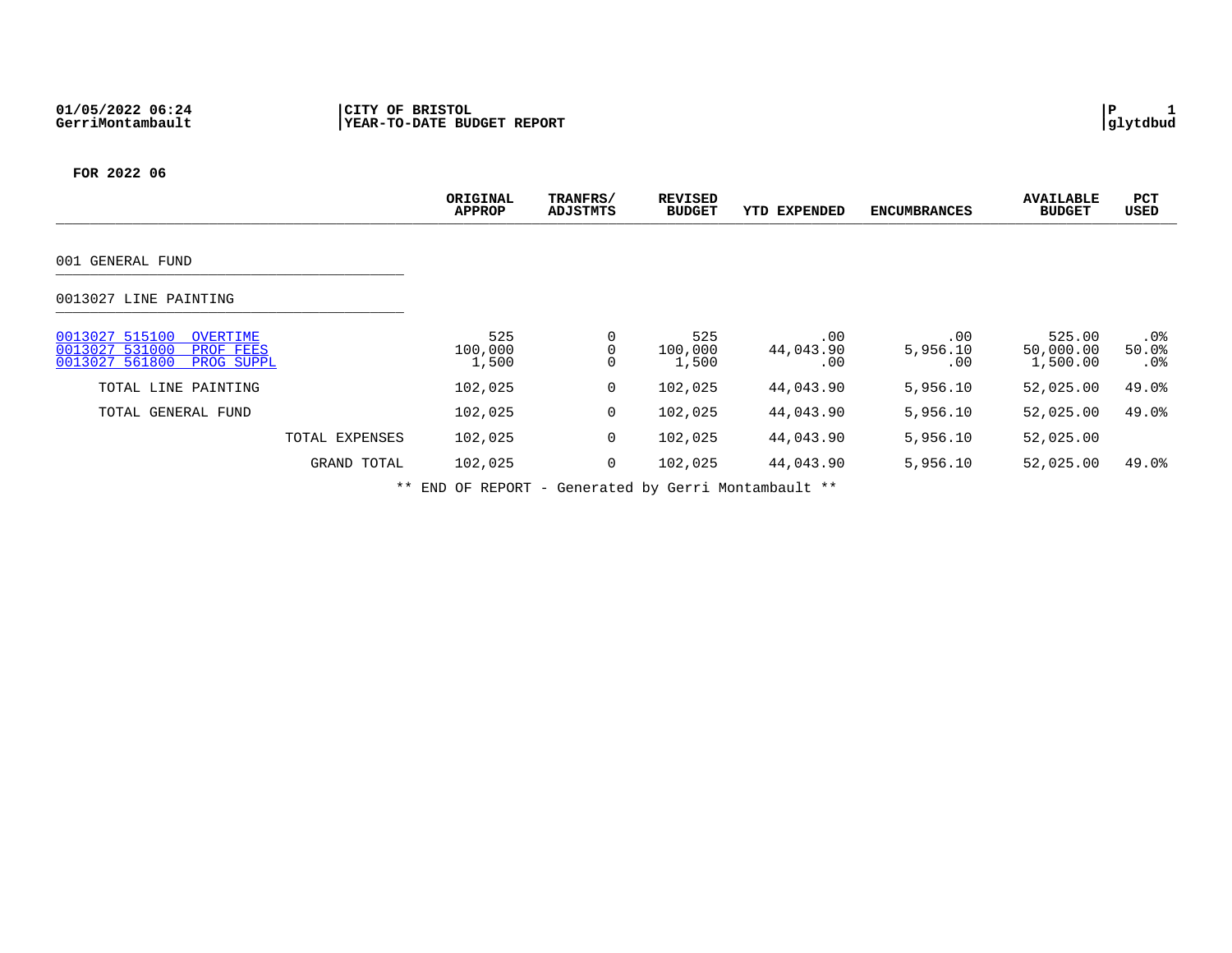|                                                            | ORIGINAL<br><b>APPROP</b> | TRANFRS/<br>ADJSTMTS | <b>REVISED</b><br><b>BUDGET</b> | <b>YTD EXPENDED</b>    | <b>ENCUMBRANCES</b>   | <b>AVAILABLE</b><br><b>BUDGET</b> | PCT<br>USED    |
|------------------------------------------------------------|---------------------------|----------------------|---------------------------------|------------------------|-----------------------|-----------------------------------|----------------|
| GENERAL FUND<br>001                                        |                           |                      |                                 |                        |                       |                                   |                |
| 0013040 STREET LIGHTING                                    |                           |                      |                                 |                        |                       |                                   |                |
| 0013040 541200<br>ST LGHTG<br>0013040 543000<br>REP & MAIN | 150,000<br>55,000         | 0<br>0               | 150,000<br>55,000               | 69,290.26<br>22,468.45 | 70,816.33<br>7,531.55 | 9,893.41<br>25,000.00             | 93.4%<br>54.5% |
| TOTAL STREET LIGHTING                                      | 205,000                   | 0                    | 205,000                         | 91,758.71              | 78,347.88             | 34,893.41                         | 83.0%          |
| TOTAL GENERAL FUND                                         | 205,000                   | 0                    | 205,000                         | 91,758.71              | 78,347.88             | 34,893.41                         | 83.0%          |
| TOTAL EXPENSES                                             | 205,000                   | 0                    | 205,000                         | 91,758.71              | 78,347.88             | 34,893.41                         |                |
| GRAND TOTAL                                                | 205,000                   | 0                    | 205,000                         | 91,758.71              | 78,347.88             | 34,893.41                         | 83.0%          |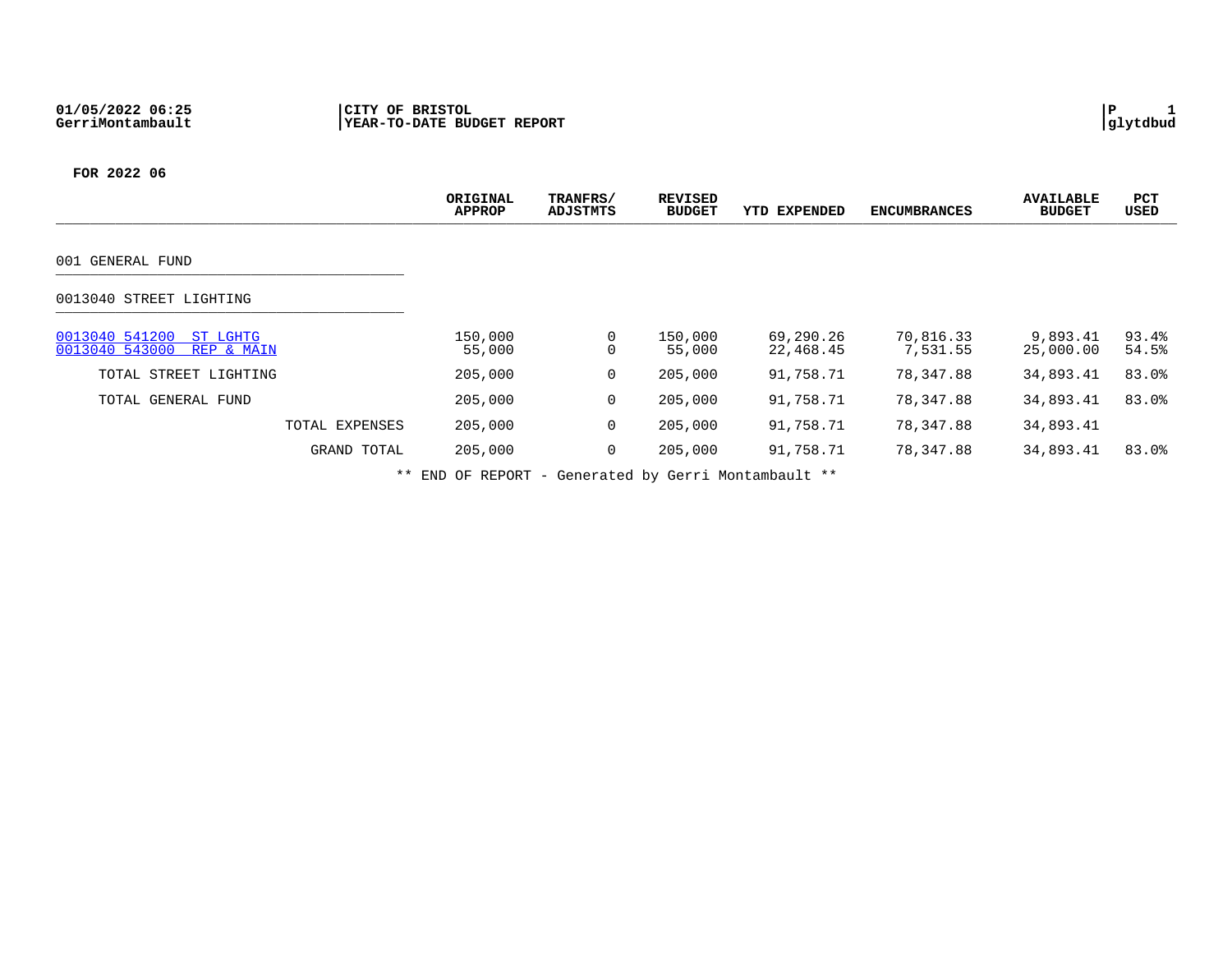|                                                                                                                                                                                                                                                                                                                                                                                                                                                                                                                                                                                                                                                                                                                                                                                                                                                                                                                                                                                                                                                                                   | ORIGINAL<br><b>APPROP</b>                                                                                                                                                                                                                                                                                                      | TRANFRS/<br><b>ADJSTMTS</b>                                                                                                                                                                                                                                                                                                                                                                                                                                                                                                                                       | <b>REVISED</b><br><b>BUDGET</b>                                                                                                                                                                                                                                                                                                                                          | <b>YTD ACTUAL</b>                                                                                                                                                                                                                                                                                                                                                                                                           | <b>ENCUMBRANCES</b>                                                                                                                                                                                                                                                                                   | <b>AVAILABLE</b><br><b>BUDGET</b>                                                                                                                                                                                                                                                                                                                                                                                                         | PCT<br><b>USED</b>                                                                                                                                                                                                                                                                                                            |
|-----------------------------------------------------------------------------------------------------------------------------------------------------------------------------------------------------------------------------------------------------------------------------------------------------------------------------------------------------------------------------------------------------------------------------------------------------------------------------------------------------------------------------------------------------------------------------------------------------------------------------------------------------------------------------------------------------------------------------------------------------------------------------------------------------------------------------------------------------------------------------------------------------------------------------------------------------------------------------------------------------------------------------------------------------------------------------------|--------------------------------------------------------------------------------------------------------------------------------------------------------------------------------------------------------------------------------------------------------------------------------------------------------------------------------|-------------------------------------------------------------------------------------------------------------------------------------------------------------------------------------------------------------------------------------------------------------------------------------------------------------------------------------------------------------------------------------------------------------------------------------------------------------------------------------------------------------------------------------------------------------------|--------------------------------------------------------------------------------------------------------------------------------------------------------------------------------------------------------------------------------------------------------------------------------------------------------------------------------------------------------------------------|-----------------------------------------------------------------------------------------------------------------------------------------------------------------------------------------------------------------------------------------------------------------------------------------------------------------------------------------------------------------------------------------------------------------------------|-------------------------------------------------------------------------------------------------------------------------------------------------------------------------------------------------------------------------------------------------------------------------------------------------------|-------------------------------------------------------------------------------------------------------------------------------------------------------------------------------------------------------------------------------------------------------------------------------------------------------------------------------------------------------------------------------------------------------------------------------------------|-------------------------------------------------------------------------------------------------------------------------------------------------------------------------------------------------------------------------------------------------------------------------------------------------------------------------------|
| 136 TRANSFER STATION FUND                                                                                                                                                                                                                                                                                                                                                                                                                                                                                                                                                                                                                                                                                                                                                                                                                                                                                                                                                                                                                                                         |                                                                                                                                                                                                                                                                                                                                |                                                                                                                                                                                                                                                                                                                                                                                                                                                                                                                                                                   |                                                                                                                                                                                                                                                                                                                                                                          |                                                                                                                                                                                                                                                                                                                                                                                                                             |                                                                                                                                                                                                                                                                                                       |                                                                                                                                                                                                                                                                                                                                                                                                                                           |                                                                                                                                                                                                                                                                                                                               |
| 1363016 TRANSFER STATION FUND                                                                                                                                                                                                                                                                                                                                                                                                                                                                                                                                                                                                                                                                                                                                                                                                                                                                                                                                                                                                                                                     |                                                                                                                                                                                                                                                                                                                                |                                                                                                                                                                                                                                                                                                                                                                                                                                                                                                                                                                   |                                                                                                                                                                                                                                                                                                                                                                          |                                                                                                                                                                                                                                                                                                                                                                                                                             |                                                                                                                                                                                                                                                                                                       |                                                                                                                                                                                                                                                                                                                                                                                                                                           |                                                                                                                                                                                                                                                                                                                               |
| 1363016 422020 RESIDENTIA<br>1363016 422021<br><b>COMM PERM</b><br>1363016 450303 RECYCLING<br>1363016 450350 CLOTHING<br>1363016 450351<br><b>ALUMINUM</b><br>1363016 450352<br><b>IRONMETAL</b><br>1363016 450353<br><b>BATTERIES</b><br>1363016 450354 COMPOST<br>1363016 450356<br>PAYT<br>1363016 460000 INT INCOME<br>1363016 480023 RECLY REB<br>1363016 490001<br><b>TRANS GEN</b><br>1363016 514000 REG WAGES<br>1363016 515100<br><b>OVERTIME</b><br>1363016 517000<br>OTHER WAGE<br>1363016 520100 LIFE INS<br>1363016 520500 DISABILITY<br>1363016 520700 FICA<br>1363016 520750 MED INSUR<br>1363016 531000 PROF FEES<br>1363016 534200<br><b>ENVIRON</b><br>1363016 541000 UTILITIES<br>1363016 541100 WATER SEWR<br>1363016 542101 DISPOSAL<br>1363016 542105 TIRE DISP<br>1363016 542110<br>FREON<br>1363016 542115 BULK WASTE<br>1363016 542120<br>TIP FEE<br>1363016 543000 REP & MAIN<br>1363016 561400<br><b>MAINT SUPL</b><br>1363016 561800<br>PROG SUPPL<br>1363016 570400 22018 GROUND TAN<br>1363016 589000<br>CONTINGEN<br>1363016 591500<br>TFR ISFUND | $-45,000$<br>$-2,200$<br>$\begin{array}{r} -45\,,\,000\\ -2\,,\,2000\\ -12\,,\,000\\ -3\,,\,000\\ -56\,,\,000\\ -4\,,\,000\\ -56\,,\,000\\ -2\,,\,000\\ -2\,,\,000\\ -2\,,\,000\\ -2\,,\,000\\ -4\,6\,4\,,\,040\\ 3\,16\,,\,180\\ 6\,0\,,\,000\\ 2\,,\,500\\ 1\,,\,400\\ 6\,,\,300\\ 1\,,\,400\\ 6\,,\,300\\ 2\,,\$<br>132,475 | $\overline{0}$<br>$\mathbf 0$<br>$\overline{0}$<br>$\Omega$<br>$\overline{0}$<br>$\mathbf 0$<br>$\mathsf{O}$<br>$\overline{0}$<br>$\mathsf{O}$<br>$\mathbf 0$<br>$\overline{0}$<br>$\overline{0}$<br>$\mathbf 0$<br>$\mathsf{O}$<br>$\Omega$<br>$\overline{0}$<br>$\overline{0}$<br>$\Omega$<br>$\Omega$<br>2,500<br>$\mathbf 0$<br>$\mathbf 0$<br>$\overline{0}$<br>$\overline{0}$<br>$\overline{0}$<br>$\overline{0}$<br>$\overline{0}$<br>$\overline{0}$<br>$\overline{0}$<br>$\overline{0}$<br>$\overline{0}$<br>$\overline{0}$<br>$\overline{0}$<br>$\Omega$ | $-45,000$<br>$-2,200$<br>$-12,000$<br>$-250$<br>$-3,000$<br>$-56,000$<br>$-4,000$<br>$-2,000$<br>$-250,000$<br>$-1,000$<br>$-300$<br>$-464,040$<br>316,180<br>60,000<br>2,500<br>500<br>150<br>22,030<br>5,155<br>67,500<br>1,400<br>6,300<br>400<br>$\frac{3}{4}$ , 500<br>4, 400<br>2,200<br>23,000<br>145,000<br>10,000<br>400<br>26,000<br>6,200<br>7,000<br>132,475 | $-65,620.00$<br>$-1,375.00$<br>$-2,687.55$<br>$-6,000.00$<br>$-634.64$<br>$-41,791.11$<br>$-1,523.25$<br>$\sim 00$<br>$-128, 413.20$<br>$-141.23$<br>.00<br>$-464,040.00$<br>151,379.94<br>33,702.34<br>.00<br>105.00<br>30.00<br>10,598.78<br>2,478.73<br>56,785.93<br>168.15<br>1,590.11<br>128.45<br>2,806.25<br>3,400.00<br>880.00<br>9,054.38<br>106,203.91<br>3,076.55<br>387.73<br>530.63<br>.00<br>.00<br>32,547.31 | .00<br>.00<br>.00<br>.00<br>.00<br>.00<br>.00<br>.00<br>.00<br>.00<br>.00<br>.00<br>.00<br>.00<br>.00<br>.00<br>.00<br>.00<br>.00<br>3, 213. 25<br>15.20<br>4,709.89<br>171.55<br>3, 193. 75<br>1,800.00<br>1,320.00<br>5,945.62<br>38,796.09<br>373.45<br>$.00 \ \rm$<br>689.36<br>.00<br>.00<br>.00 | 20,620.00<br>$-825.00$<br>$-9,312.45$ 22.4%<br>5,750.00 2400.0%<br>$-2,365.36$<br>$-14,208.89$<br>$-2,476.75$<br>$-2,000.00$<br>$-121,586.80$<br>$-858.77$<br>$-300.00$<br>.00<br>164,800.06<br>26,297.66<br>2,500.00<br>395.00<br>120.00<br>11,431.22<br>2,676.27<br>7,500.82<br>1,216.65<br>.00<br>100.00<br>$-2,500.00$<br>$-800.00$<br>.00<br>8,000.00<br>.00<br>6,550.00<br>12.27<br>24,780.01<br>6, 200.00<br>7,000.00<br>99,927.69 | 145.8%<br>$62.5$ $*$<br>$22.4$ *<br>$21.2$ *<br>74.6%*<br>38.1%*<br>$.0$ %*<br>$51.4$ %*<br>14.1%*<br>$.08$ *<br>100.0%<br>47.9%<br>56.2%<br>.0%<br>21.0%<br>20.0%<br>48.1%<br>48.1%<br>88.9%<br>13.1%<br>100.0%<br>75.0%<br>171.4%*<br>118.2%*<br>100.0%<br>65.2%<br>100.0%<br>34.5%<br>96.9%<br>4.7%<br>.0%<br>.0%<br>24.6% |
| TOTAL TRANSFER STATION FUND                                                                                                                                                                                                                                                                                                                                                                                                                                                                                                                                                                                                                                                                                                                                                                                                                                                                                                                                                                                                                                                       | $\overline{0}$                                                                                                                                                                                                                                                                                                                 | 2,500                                                                                                                                                                                                                                                                                                                                                                                                                                                                                                                                                             | 2,500                                                                                                                                                                                                                                                                                                                                                                    | $-296, 371.79$                                                                                                                                                                                                                                                                                                                                                                                                              | 60,228.16                                                                                                                                                                                                                                                                                             | 238,643.63-9445.7%                                                                                                                                                                                                                                                                                                                                                                                                                        |                                                                                                                                                                                                                                                                                                                               |
| TOTAL TRANSFER STATION FUND                                                                                                                                                                                                                                                                                                                                                                                                                                                                                                                                                                                                                                                                                                                                                                                                                                                                                                                                                                                                                                                       | $\overline{0}$                                                                                                                                                                                                                                                                                                                 | 2,500                                                                                                                                                                                                                                                                                                                                                                                                                                                                                                                                                             | 2,500                                                                                                                                                                                                                                                                                                                                                                    | $-296, 371.79$                                                                                                                                                                                                                                                                                                                                                                                                              | 60,228.16                                                                                                                                                                                                                                                                                             | 238,643.63-9445.7%                                                                                                                                                                                                                                                                                                                                                                                                                        |                                                                                                                                                                                                                                                                                                                               |
| TOTAL REVENUES<br>TOTAL EXPENSES                                                                                                                                                                                                                                                                                                                                                                                                                                                                                                                                                                                                                                                                                                                                                                                                                                                                                                                                                                                                                                                  | $-839,790$<br>839,790                                                                                                                                                                                                                                                                                                          | $\Omega$<br>2,500                                                                                                                                                                                                                                                                                                                                                                                                                                                                                                                                                 | $-839,790$<br>842,290                                                                                                                                                                                                                                                                                                                                                    | $-712, 225.98$<br>415,854.19                                                                                                                                                                                                                                                                                                                                                                                                | .00<br>60,228.16                                                                                                                                                                                                                                                                                      | $-127,564.02$<br>366,207.65                                                                                                                                                                                                                                                                                                                                                                                                               |                                                                                                                                                                                                                                                                                                                               |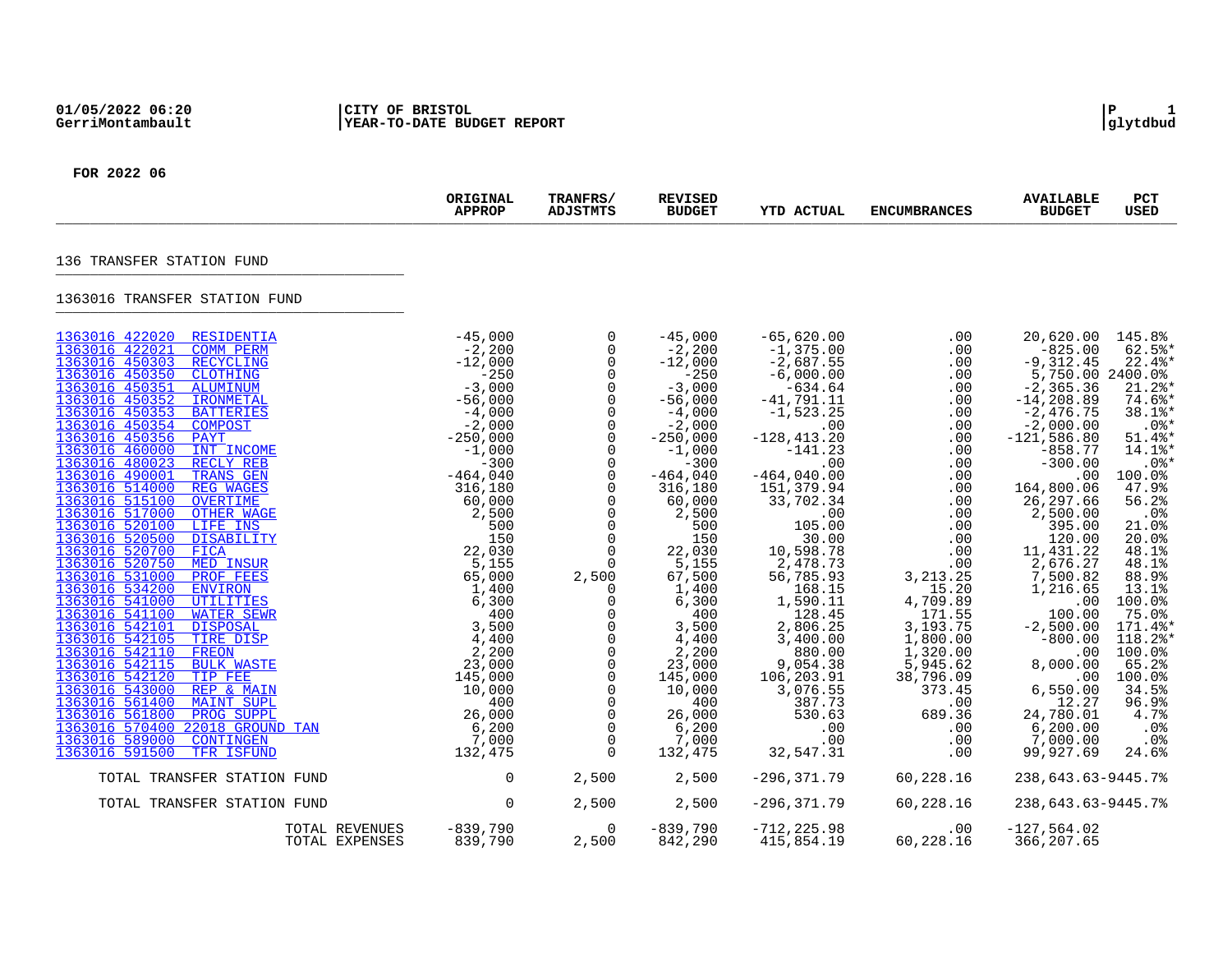|             | ORIGINAL<br><b>APPROP</b> | TRANFRS/<br><b>ADJSTMTS</b> | <b>REVISED</b><br><b>BUDGET</b> | YTD ACTUAL  | <b>ENCUMBRANCES</b> | <b>AVAILABLE</b><br><b>BUDGET</b> | <b>PCT</b><br>USED |
|-------------|---------------------------|-----------------------------|---------------------------------|-------------|---------------------|-----------------------------------|--------------------|
| GRAND TOTAL |                           | 2,500                       | 2,500                           | -296.371.79 | 60,228.16           | 238,643.63-9445.7%                |                    |